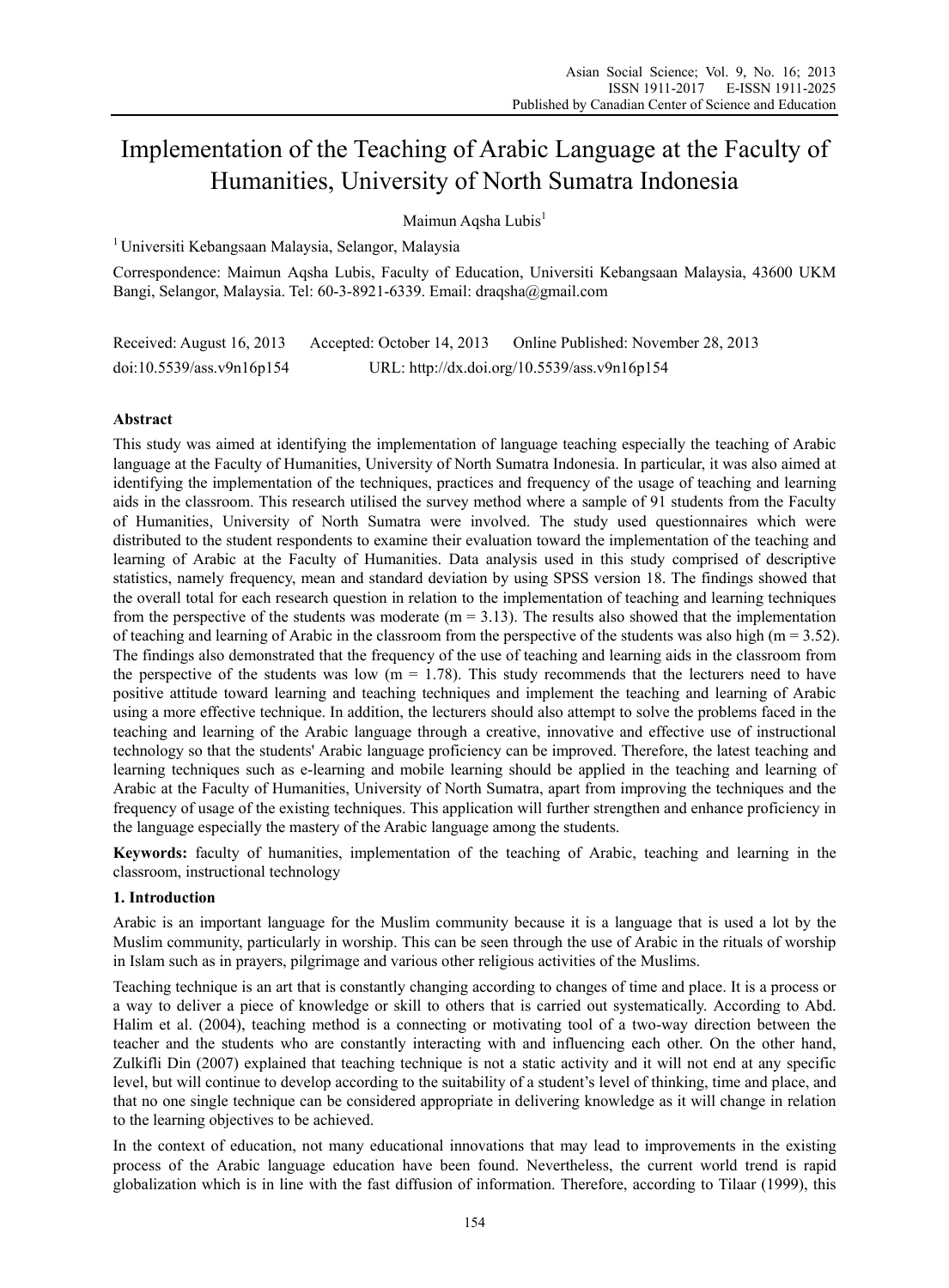has resulted in an educational process that is none other than merely a ritual.

Teaching aids are the equipment used by the teacher to help him or her in delivering the teaching in the classroom. According to Kamaruddin (1997), teaching aids are not limited to textbooks, blackboard and pictures only but also cover all the materials used in teaching that can be seen, heard, held, read, told, felt, smelled, used and many others.

Wan Nor Rihan's (2000) research on the effectiveness of the use of teaching aids in the T&L process showed that all respondents (100%) agreed that the use of teaching aids by the teacher in the T&L process can provide a sense of enjoyment and can attract the students' interests in their studies. Other effects that were mentioned by the students include 80% who stated that the use of teaching aids facilitates them in understanding the teacher's teaching as well as helps them to focus their attention during the T&L process.

## **2. Research Question**

This research was carried out to examine the lecturers' implementation of the teaching and learning of Arabic at the Faculty of Humanities, University of North Sumatra from the aspects of techniques, practices and teaching aids. The research questions formed in the research became the platform for the direction of the research. The questions are as follows:

1) How is the implementation of the Arabic language teaching techniques from the perspective of the students?

2) How is the implementation of the Arabic language teaching and learning practices in the classroom from the perspective of the students?

3) What is the frequency of the use of Arabic language teaching and learning aids in the classroom from the perspective of the students?

The research design of this study is descriptive in nature. Research sampling was selected through simple random sampling, consisting of 91 students of various background from the Faculty of Humanities, University of North Sumatra. This research utilised quantitative research method where the questionnaire was used as the main reasearch instrument to gather data.

Data analysis was performed using descriptive statistics to comprehensively describe the respondents' profiles related to the independent variable. The statistics used included frequency, mean and standard deviation.

The section on research findings and discussion contains the summary and explanation based on theories and relevance to previous studies that either support or do not support the findings of this research as well as its implication on the parties involved. In the conclusion section, the findings of this study are summed up briefly and concisely. It is hoped that this research can be a reference as well as an exposure for all the parties involved.

#### **3. Research Findings and Discussion**

# *3.1 Implementation of the Arabic Language Teaching and Learning Techniques from the Perspective of the Students*

Referring to the students' evaluation of the implementation of the Arabic language teaching and learning techniques by the lecturers as a whole, the total score was at the moderate level (mean 3.13, SD 0.768). Based on the students' evaluation, a total of 14 techniques were found to be frequently used by the lecturers in their Arabic language T&L. However, the top three techniques are giving the freedom to the students to voice their opinion on the subject matter, opening a question and answer session at the end of the lesson, and giving the freedom for the students to interact with one another to complete assignments/tasks. According to the students' perception, other techniques that were often used by lecturers are encouraging students to ask questions when the lecturer explains the lesson, giving the teaching materials so that students can discuss in their groups, giving instructions to the students before the discussion session, providing guidance to the students during their discussion session, using the question and answer technique when giving explanation on the lesson, repeating the key points of the lesson several times and asking the students to repeat the important points uttered by the lecturer until they are fluent and confident. The T&L technique that was least used by the lecturers is querying or probing the students before providing them with the explanation.

The students' evaluation of the lecturer's Arabic language teaching and learning technique implementation on the whole was at the moderate level. This shows that the students gave positive views on the implementation of the Arabic language teaching and learning techniques that were used by the Arabic language lecturers. The effectiveness of a teaching and learning process greatly depends on the methods and strategies of teaching and learning practised. According to Rashidi and Abdul Razak (1995), teachers need to select and use appropriate methods to help the students and their own self in order to achieve the planned teaching objectives. Juwita (2003)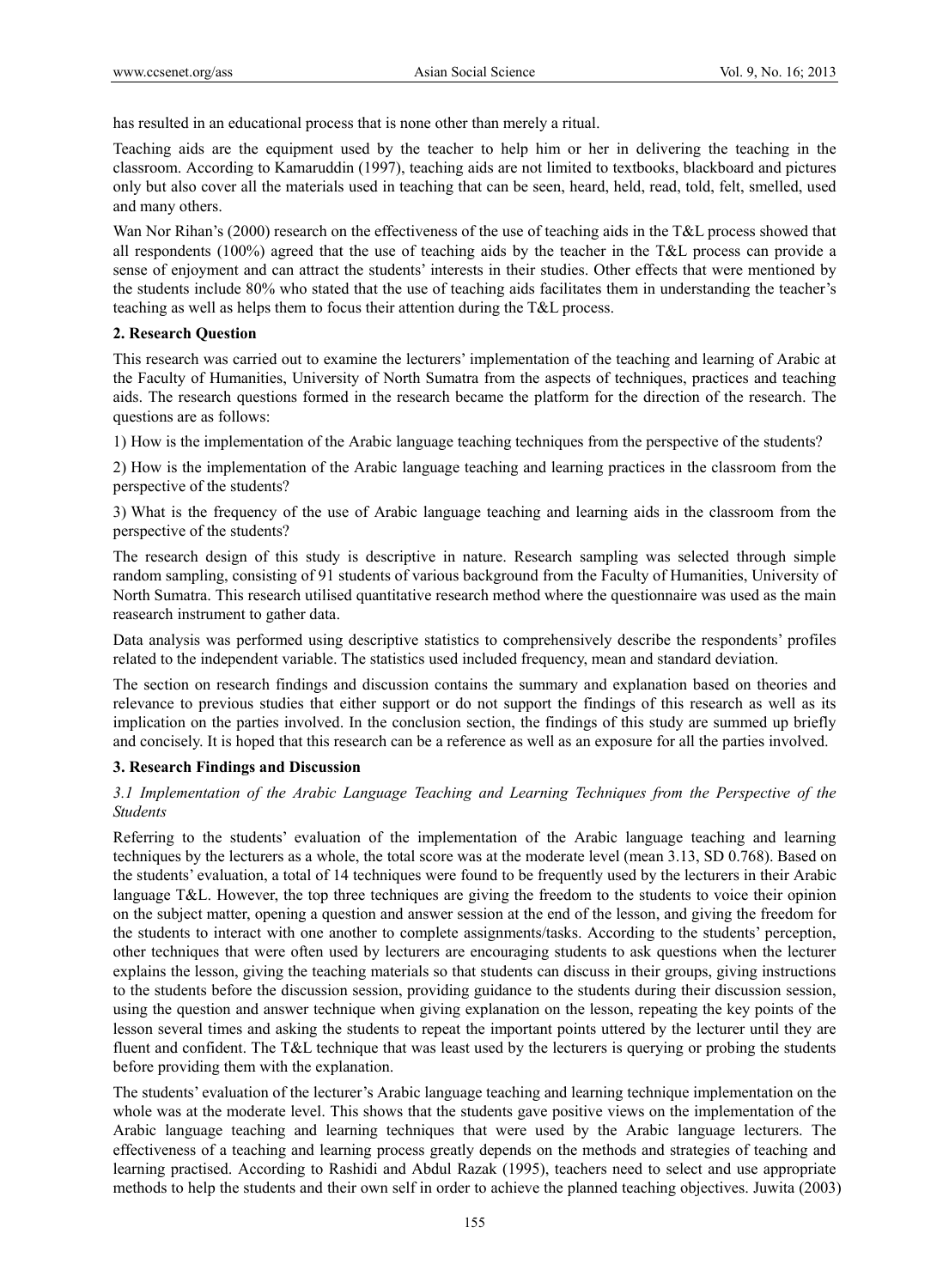also suggested that teachers use various teaching and learning approaches such as teacher-centred approach, student-centred approach and material-oriented approach. The teacher's selection and planning in determining the approach, method, technique and activity in a lesson to achieve the objective is named as teaching strategy (Ismail Suardi Wekke, 2012).

The findings on the implementation of Arabic language teaching and learning techniques from the perspective of the students can be seen in Table 1 below:

Table 1. Mean score and standard deviation of the implementation of Arabic language teaching and learning techniques from the perspective of the students

|                 | <b>Statements</b>                                                                                               | Mean | S.D.  | Interpretation |
|-----------------|-----------------------------------------------------------------------------------------------------------------|------|-------|----------------|
| 1B.             | The lecturer performs interesting teaching techniques.                                                          | 3.43 | 0.956 | High           |
| 2B.             | The lecturer encourages the students to ask while the lecturer explains<br>the lesson.                          | 3.69 | 0.856 | High           |
| 3B.             | The lecturer opens the question and answer session at the end of the<br>lesson.                                 | 3.91 | 0.740 | High           |
| 4B.             | The lecturer encourages the students to ask questions.                                                          | 3.52 | 0.935 | High           |
| 5B.             | The lecturer provides teaching materials so that the students can<br>discuss them in groups.                    | 3.68 | 0.713 | High           |
| 6B.             | The lecturer gives freedom to the students to interact with one another<br>to complete the assignment/task.     | 3.76 | 0.799 | High           |
| 7B.             | The lecturer gives instructions to the students before the discussion<br>session.                               | 3.69 | 0.903 | High           |
| 8B.             | The lecturer provides guidance for the students during their discussion<br>session.                             | 3.71 | 0.922 | High           |
| 9B.             | The lecturer uses question and answer technique while giving<br>explanation of the lesson.                      | 3.69 | 0.784 | High           |
| 10 <sub>B</sub> | The lecturer repeats the important points of the lesson a few times.                                            | 3.76 | 0.923 | High           |
| 11B.            | The students will repeat the important points expressed by the<br>lecturers until they are fluent and eloquent. | 3.57 | 0.944 | High           |
| 12B.            | The lecturer queries/probes the students before providing explanation.                                          | 3.09 | 0.915 | Moderate       |
| 13B.            | The lecturer gives the freedom to the students to express their<br>opinions on the subject matter.              | 4.08 | 0.806 | High           |
| 14B.            | The lecturer performs the role play technique in the teaching of Arabic<br>language.                            | 3.43 | 0.871 | High           |
| 15B.            | The lecturer varies the techniques of teaching the Arabic language.                                             | 3.38 | 0.892 | Moderate       |
|                 | Students' overall perception                                                                                    | 3.13 | 0.768 | Moderate       |

# *3.2 Implementation of Arabic Language Teaching and Learning Practices in the Classroom from the Perspective of the Students*

Overall, the implementation of the Arabic language teaching and learning practices in the classroom by the lecturers from the perspective of the students was found to be at a high level (mean 3.52, SD 0.829). The T&L practice most frequently performed by the lecturers is ending the T&L session by making conclusion. Not forgetting, lecturers also gave homework and assessed students' findings at the end of the T&L session. Apart from that, based on the students' perception, other practices that were also often performed by the lecturers are going through the tasks given to the class before starting T&L, starting T&L with an interesting introduction, using drilling technique on the students and monitoring the practice activities carried out in the classroom.

Nevertheless, lecturers are recommended to begin and end their T&L session with the recitation of du'a or prayers because according to the students' perception, this practice is not done on a routine basis by the lecturers. The implementation of the Arabic language teaching and learning practices in the classroom from the perspective of the students on the whole was at the high level. This shows that the implementation of the Arabic language teaching and learning practice by the Arabic language lecturers in the classroom from the perspective of the students is positive. This research finding coincides with the findings of Mohd Aderi Che Noh (2004) who found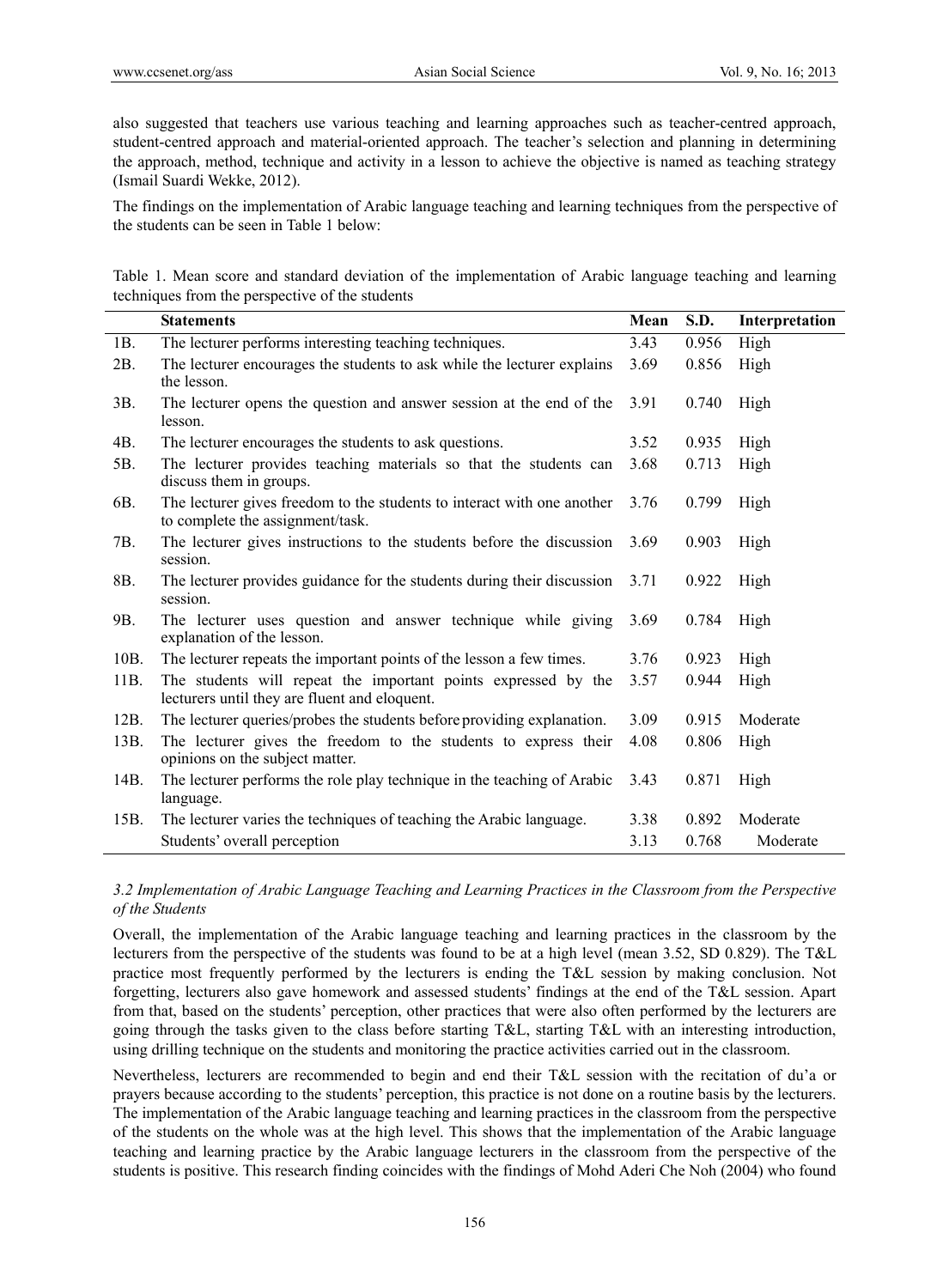that effective teaching practices have the function of producing effective learning in the classroom. In addition, students must be actively involved in the teaching process that takes place in the classroom and teacher's teaching must be planned with consideration given to student diversity.

This finding also supports the findings of Zubaidah Begam (2007) who mentioned that excellent academic performance is the determination of a person's understanding of the teaching and learning process. Indirectly, this achievement will determine a brighter future. Therefore, in order to realize the expectation, learning environment that is conducive is really vital. Moreover, the society today is so concerned about academic achievement because excellent academic results are the yardstick of a student's future career.

Based on the discussion above, it clearly shows that the use of the correct teaching and learning styles is really important in enhancing students' academic results. This achievement will prove the extent to which a student's learning is style is effective or otherwise. The improvement in and deterioration of a student's academic achievement is actually very closely related to the teaching and learning process in the classroom. The direct experience encountered by a person enables the words or symbols received to give meaning to him or her. In this matter, a material cannot produce any change on the learning on its own but a teacher who is adept at using the material can give a lasting impact.

Findings in connection to the implementation of the Arabic language teaching and learning practices in the classroom from the perspective of the students are summarised in Table 2 below:

Table 2. Mean score and standard deviation of the implementation of Arabic language teaching and learning practices in the classroom from the perspective of the students

|      | <b>Statements</b>                                                                                     | Mean | $\overline{\text{S.D.}}$ | Interpretation |
|------|-------------------------------------------------------------------------------------------------------|------|--------------------------|----------------|
| 1B.  | The lecturer has sufficient skills to implement the T&L of the Arabic<br>language.                    | 3.62 | 0.916                    | High           |
| 2B.  | The lecturer has sufficient knowledge to implement the T&L of the<br>Arabic language.                 | 3.64 | 0.925                    | High           |
| 3B.  | The lecturer carries out the T&L based on the planning that has been<br>3.58<br>made.                 |      | 0.883                    | High           |
| 4B.  | The lecturer carries out the T&L based on the textbook.                                               | 3.68 | 0.847                    | High           |
| 5B.  | The lecturer questions the students on the previous lesson before<br>starting to teach the new topic. | 3.45 | 0.858                    | High           |
| 6B.  | The lecturer records the evaluation results in the Teaching Record<br>Book.                           | 3.43 | 0.885                    | High           |
| 7B.  | The lecturer reviews the task given to the class before starting the<br>T&L.                          | 3.34 | 1.269                    | Moderate       |
| 8B.  | begins the T&L session with recitation of du'a or<br>The lecturer<br>prayer.                          | 3.30 | 1.269                    | Moderate       |
| 9B.  | The lecturer begins the T&L steps with an interesting introduction.                                   | 3.36 | 1.160                    | Moderate       |
| 10B. | The lecturer uses the lecture approach in delivering the contents of the<br>lesson.                   | 3.56 | 0.957                    | High           |
| 11B. | The lecturer uses drilling technique on the students.                                                 | 3.34 | 0.922                    | Moderate       |
| 12B. | The lecturer monitors the practice activity carried out in the<br>classroom.                          | 3.37 | 0.950                    | Moderate       |
| 13B. | The lecturer guides the practice activities carried out in the classroom.                             | 3.47 | 0.993                    | High           |
| 14B. | The lecturer provides worksheets while the T&L is carried out in the<br>classroom.                    | 3.53 | 0.779                    | High           |
| 15B. | The lecturer allocates time for the students to carry out in group<br>activities.                     | 3.60 | 0.905                    | High           |
| 16B. | The lecturers evaluates the students' findings at the end of the T&L.                                 | 3.70 | 0.850                    | High           |
| 17B. | The lecturer gives additional activities in the T&L.                                                  | 3.62 | 0.711                    | High           |
| 18B. | The lecturer ends the T&L session by making conclusions.                                              | 3.82 | 0.811                    | High           |
| 19B. | The lecturer gives homework at the end of the T&L.                                                    | 3.76 | 0.735                    | High           |
| 20B. | The lecturer ends the T&L session with recitation of prayers or du'a.                                 | 3.30 | 1.287                    | Moderate       |
|      | Students' overall perception                                                                          | 3.52 | 0.829                    | High           |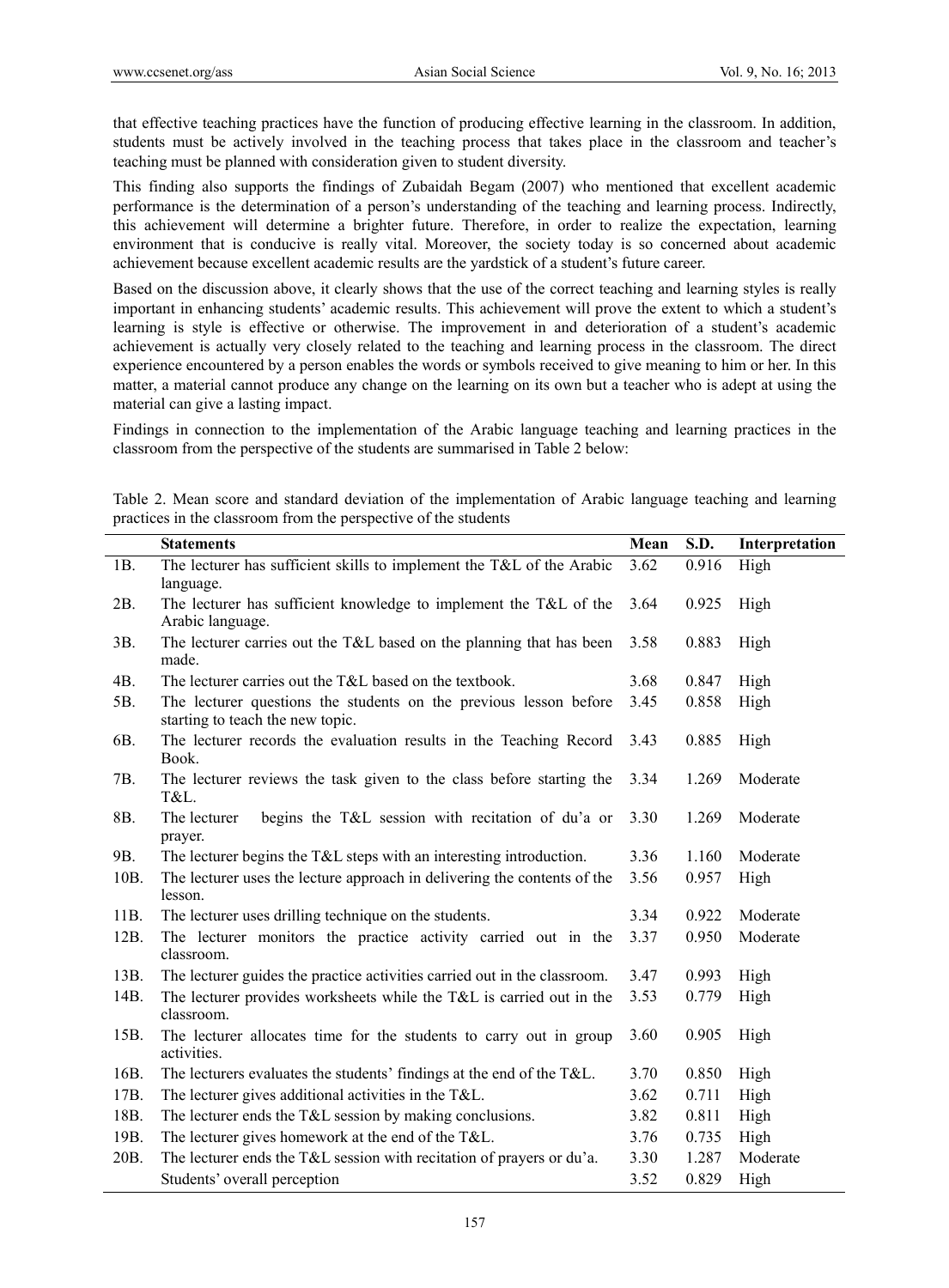# *3.3 Frequency of Use of Arabic Language Teaching and Learning Aid in the Classroom from the Perspective of the Students*

On the whole, the frequency of use of Arabic language teaching and learning aids in the classroom from the perspective of the students was at the low level (mean 1.78, SD 0.807). The findings indicate that the three teaching aids that were most commonly used by the lecturers based on the perception of the students are the blackboard, dictionary and textbooks. Nevertheless, the frequency of usage of the materials was still at the moderate level. According to the findings of Kamarul Azmi and Ab. Halim (2007), the misunderstanding that occurs in defining the function of teaching aids stems from the level of practice and usage that becomes even less during the conduct of the teaching and learning process. Therefore, Arabic language lecturers should carry out innovation in teaching by using multimedia teaching aids in accordance with the latest information technology development. Although the use of traditional teaching aids such as blackboard, dictionary and textbooks is still relevant, the use of the latest technology is seen as capable of helping the effectiveness of the T&L process. Among the multimedia oriented teaching aids that can be used by the lecturers are computers, Arabic language software, internet network, websites and blogs.

The reality according to Farrant (1977) is that to produce Teaching Aids that can have the best effect on T&L requires the application of a number of features suited to the environment and situation. Among them are the teaching aids must clarify vague ideas, clarify the parts that are difficult to understand, be huge and clear, have attractive colours and the accurate size, be durable, have the most impact and be inexpensive. These features are the basis in the selection of teaching aids that will be used by the teachers in all T&L in school. The features mentioned above are also among the factors that influence the use of teaching aids in T&L. Additionally, there are also other factors such as the factor of management and administration, equipment and location, the importance of usage as well as preparation and usage. This matter is in accordance with the opinion of Siti Fatimah and Ab. Halim (2010) who stated that these factors are used as an excuse by most of the Islamic education teachers who do not use teaching aids even though the reality of the imapct of its use encompasses all potentials. The importance of its usage is a solution to the problem of lack of manpower and time in the process of T&L preparation. Apart from that, teaching aids can also attract the interests of the students as well as increase the students' motivation for them to give their full attention to the teacher's teaching in the classroom.

The findings of this research support the findings of Abdul Rahim Hamdan and Hayazi Mohd Yasin (2010), that is in a classroom, each individual has psychological and intellectual capability that differs from one another. Hence, the teaching planned needs to be appropriate, organised (according to the student's level) and supported (with teaching aids) to stimulate the individual's potential development to the maximum level.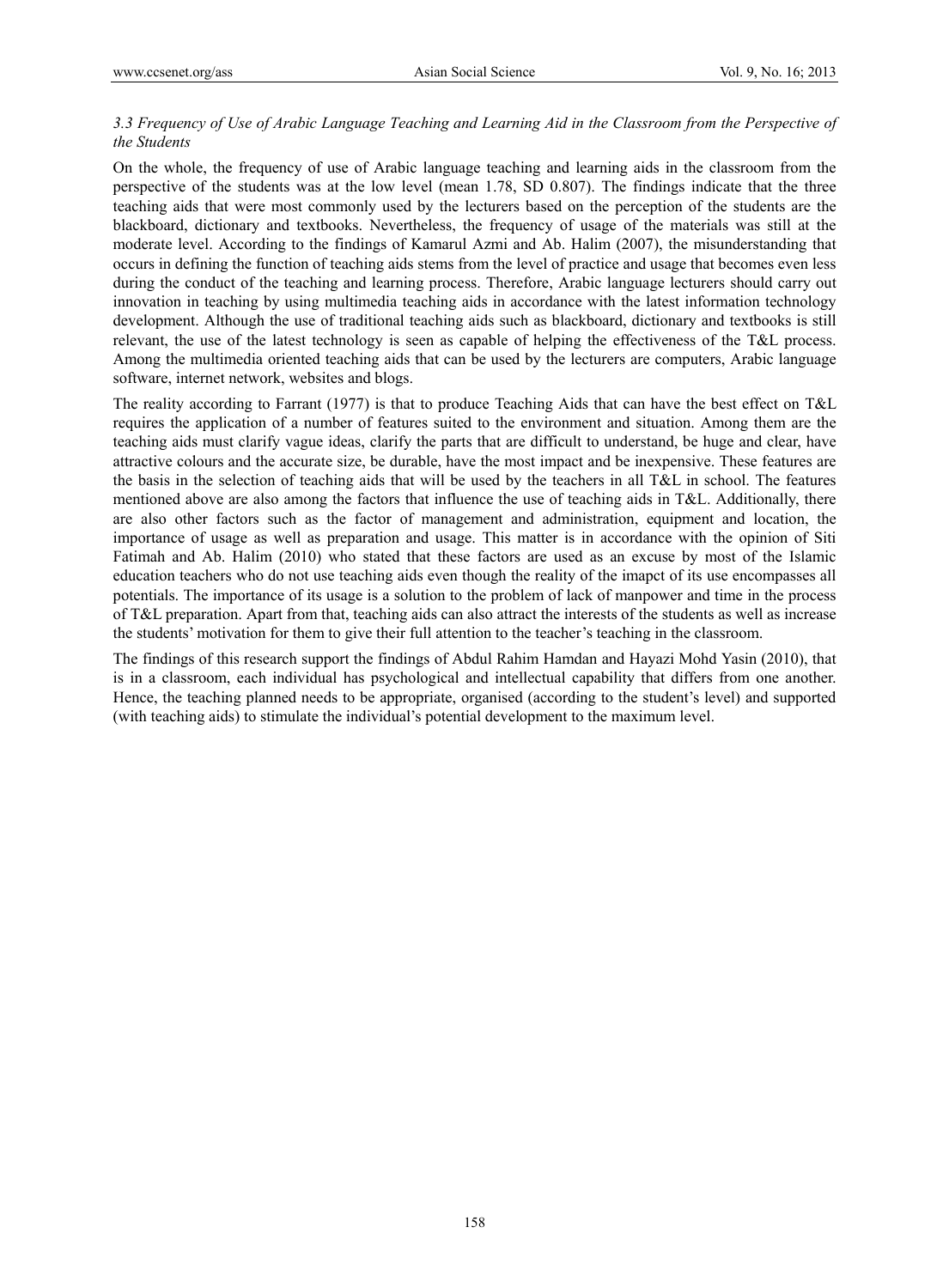|      | Statements                    | Mean | S.D.  | Interpretation |
|------|-------------------------------|------|-------|----------------|
| 1D.  | Textbooks                     | 3.10 | 1.499 | Moderate       |
| 2D.  | Workbooks                     | 2.25 | 1.313 | Low            |
| 3D.  | Radio                         | 1.65 | 1.079 | Low            |
| 4D.  | Arabic Recorded Cassette      | 2.13 | 1.185 | Low            |
| 5D.  | Television                    | 1.20 | 0.542 | Low            |
| 6D.  | Arabic Language Films         | 1.26 | 0.534 | Low            |
| 7D.  | Computer                      | 1.25 | 0.550 | Low            |
| 8D.  | Arabic Language Software      | 1.65 | 1.068 | Low            |
| 9D.  | <b>Internet Network</b>       | 1.49 | 0.899 | Low            |
| 10D. | <b>LCD</b>                    | 1.47 | 0.835 | Low            |
| 11D. | Pictures                      | 1.53 | 0.861 | Low            |
| 12D. | Flashcards                    | 1.25 | 0.676 | Low            |
| 13.  | Lab/Language Room             | 1.55 | 0.946 | Low            |
| 14.  | OHP/visualiser                | 1.68 | 0.880 | Low            |
| 15.  | Manila cards                  | 1.18 | 0.660 | Low            |
| 16.  | Blackboard                    | 3.60 | 1.794 | High           |
| 17.  | Websites                      | 1.66 | 1.204 | Low            |
| 18.  | Worksheets                    | 2.11 | 1.345 | Low            |
| 19.  | Mahjung Paper                 | 1.13 | 0.562 | Low            |
| 20.  | Rolled boards                 | 1.19 | 0.576 | Low            |
| 21.  | <b>Blog</b>                   | 1.33 | 0.790 | Low            |
| 22.  | Newspaper/Magazines           | 1.64 | 0.931 | Low            |
| 23.  | Authentic/Real-life materials | 1.35 | 0.721 | Low            |
| 24.  | Charts                        | 1.21 | 0.624 | Low            |
| 25.  | Al-Qur'an                     | 2.46 | 1.352 | Moderate       |
| 26.  | Handouts/Printouts            | 1.79 | 1.111 | Low            |
| 27.  | Dictionary                    | 3.14 | 1.560 | Moderate       |
|      | Overall students' perception  | 1.78 | 0.807 | Low            |

Table 3. Mean score and standard deviation of frequency of use of Arabic language teaching and learning aid in the classroom from the perspective of the students

#### **4. Conclusion**

This research is related to the implementation of Arabic language teaching at the Faculty of Humanities, University of North Sumatra in terms of the aspects of techniques, practices and usage of teaching aids. This research has shown the importance of the use of techniques, practices and teaching aids in the teaching and learning of Arabic language. In confronting the cyber-world and information technology, it is necessary that the three aspects are not isolated from the stream of latest technologies so that the process of teaching and learning can be carried out effectively and gives a positive impact on the students.

This study has shown that the lecturers need to have positive attitude toward T&L techniques and implement T&L of Arabic using more effective techniques. In addition, the lecturers should also put in the effort to overcome the problems faced in the teaching and learning of Arabic through teaching that is creative, innovative and of high quality so that the students' proficiency of the Arabic language can be enhanced. Therefore, techniques, practices and teaching aids need to be implemented in the learning of Arabic in order to further strengthen Arabic language proficiency among the students.